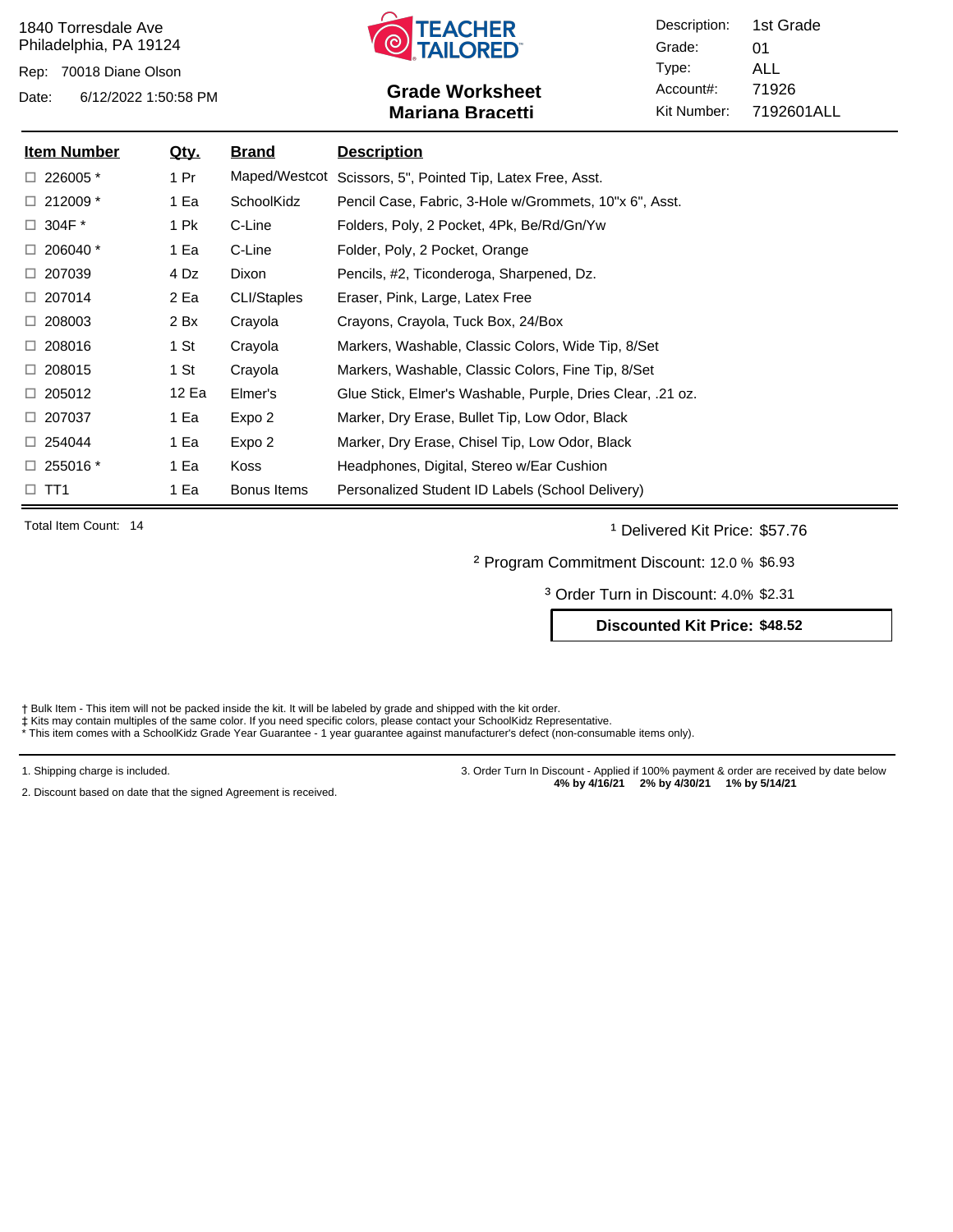Rep: 70018 Diane Olson



# Date: 6/12/2022 1:50:58 PM **Grade Worksheet** Account#: 71926 **Mariana Bracetti**

Description: Grade: Type: Account#: Kit Number: 02 ALL 7192602ALL 2nd Grade

| <b>Item Number</b> | <u>Qty.</u> | Brand              | <b>Description</b>                                         |
|--------------------|-------------|--------------------|------------------------------------------------------------|
| $\Box$ 226005 $*$  | 1 Pr        |                    | Maped/Westcot Scissors, 5", Pointed Tip, Latex Free, Asst. |
| $\Box$ 212009 *    | 1 Ea        | SchoolKidz         | Pencil Case, Fabric, 3-Hole w/Grommets, 10"x 6", Asst.     |
| $\Box$ 304F $^*$   | 1 Pk        | C-Line             | Folders, Poly, 2 Pocket, 4Pk, Be/Rd/Gn/Yw                  |
| $\Box$ 206040 $^*$ | 1 Ea        | C-Line             | Folder, Poly, 2 Pocket, Orange                             |
| $\Box$ 207039      | 4 Dz        | Dixon              | Pencils, #2, Ticonderoga, Sharpened, Dz.                   |
| $\Box$ 207014      | 2 Ea        | <b>CLI/Staples</b> | Eraser, Pink, Large, Latex Free                            |
| $\Box$ 208003      | 2 Bx        | Crayola            | Crayons, Crayola, Tuck Box, 24/Box                         |
| $\Box$ 208016      | 1 St        | Crayola            | Markers, Washable, Classic Colors, Wide Tip, 8/Set         |
| $\Box$ 208015      | 1 St        | Crayola            | Markers, Washable, Classic Colors, Fine Tip, 8/Set         |
| $\Box 205012$      | 12 Ea       | Elmer's            | Glue Stick, Elmer's Washable, Purple, Dries Clear, .21 oz. |
| $\Box$ 207037      | 1 Ea        | Expo 2             | Marker, Dry Erase, Bullet Tip, Low Odor, Black             |
| $\Box$ 254044      | 1 Ea        | Expo 2             | Marker, Dry Erase, Chisel Tip, Low Odor, Black             |
| $\Box$ 255016 $^*$ | 1 Ea        | Koss               | Headphones, Digital, Stereo w/Ear Cushion                  |
| $\Box$ TT1         | 1 Ea        | Bonus Items        | Personalized Student ID Labels (School Delivery)           |

Total Item Count: 14 **and Transfer Count: 14** Delivered Kit Price: \$57.76

² Program Commitment Discount: 12.0 % \$6.93

³ Order Turn in Discount: 4.0% \$2.31

**Discounted Kit Price: \$48.52**

† Bulk Item - This item will not be packed inside the kit. It will be labeled by grade and shipped with the kit order.<br>‡ Kits may contain multiples of the same color. If you need specific colors, please contact your School

1. Shipping charge is included.

2. Discount based on date that the signed Agreement is received.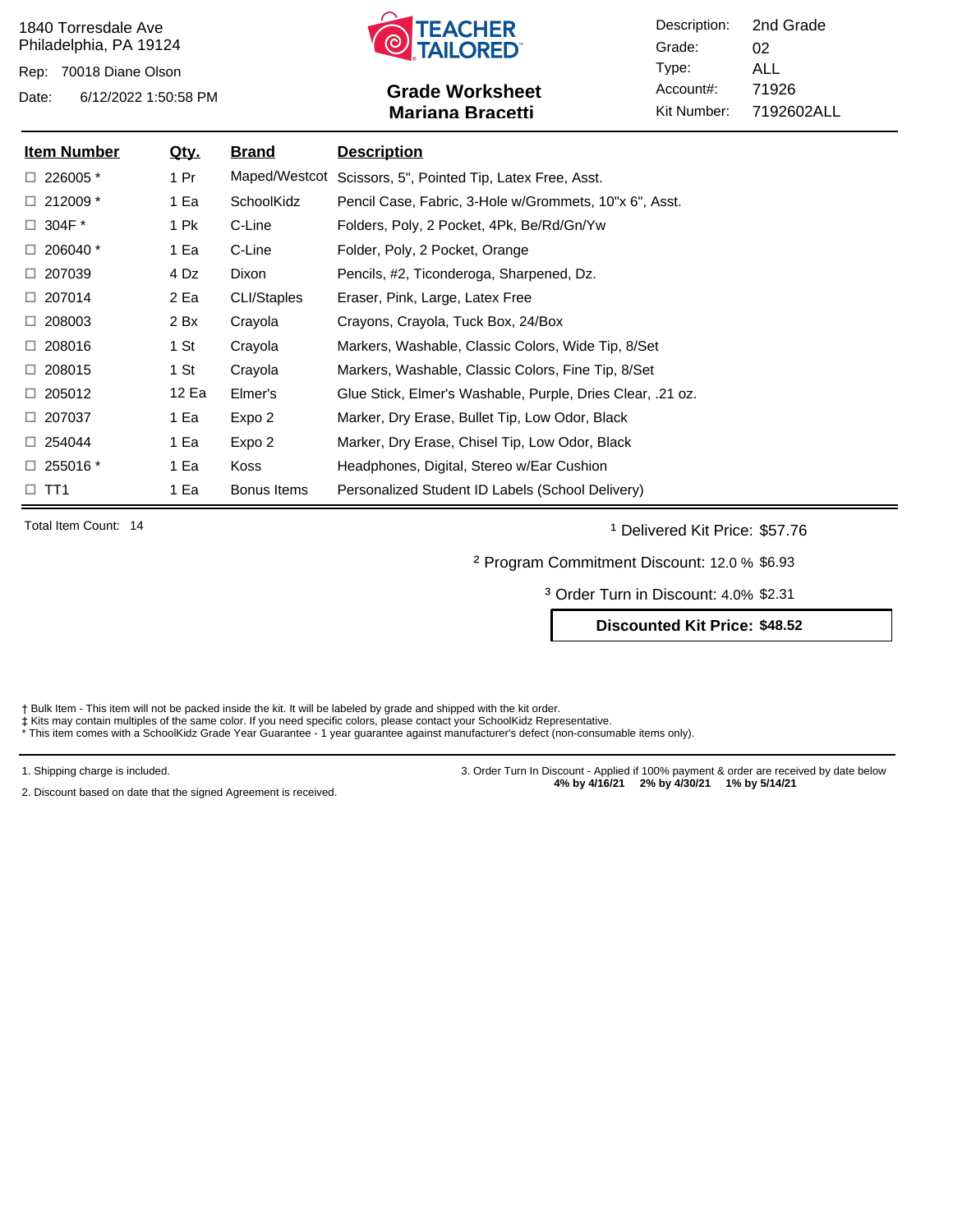Rep: 70018 Diane Olson



# Date: 6/12/2022 1:50:58 PM **Grade Worksheet** Account#: 71926 **Mariana Bracetti**

Description: Grade: Type: Account#: Kit Number: 03 ALL 7192603ALL 3rd Grade

| <b>Item Number</b>       | <u>Qty.</u> | <b>Brand</b>       | <b>Description</b>                                     |
|--------------------------|-------------|--------------------|--------------------------------------------------------|
| $\Box$ 207039            | 4 Dz        | Dixon              | Pencils, #2, Ticonderoga, Sharpened, Dz.               |
| $\Box$ 254033            | 1 Pk        | Expo 2             | Markers, Dry Erase, Chisel, Low Odor, Asst 4/Pk        |
| $\Box$ 212017 $^*$       | 1 Ea        | TOPS/ACCO          | Binder, 3 Ring, Heavy Duty, View, 1", White            |
| $\Box$ 232059            | 4 Ea        | SchoolKidz         | Composition Book, Marble Cover, WR, 100 Sheets, BLK    |
| $\Box$ 316P <sup>*</sup> | 1 Pk        | C-Line             | Folders, Poly, 2 Pkt/Prong, 6Pk, Be/Rd/Gn/Yw/Pu/Blk    |
| $\Box$ 208003            | 2 Bx        | Crayola            | Crayons, Crayola, Tuck Box, 24/Box                     |
| $\Box$ 207014            | 2 Ea        | <b>CLI/Staples</b> | Eraser, Pink, Large, Latex Free                        |
| $\Box$ 208088            | 12 Ea       | <b>CLI</b>         | Glue Stick, Washable, White, .26 oz.                   |
| $\Box$ 212009 $*$        | 1 Ea        | SchoolKidz         | Pencil Case, Fabric, 3-Hole w/Grommets, 10"x 6", Asst. |
| $\Box$ 201016 $^*$       | 1 Ea        | Maped              | Sharpener, Pencil & Crayon, Dbl Barrel, Canister       |
| $\Box$ 226005 $*$        | 1 Pr        | Maped/Westcot      | Scissors, 5", Pointed Tip, Latex Free, Asst.           |
| $\Box$ 255016 $^*$       | 1 Ea        | Koss               | Headphones, Digital, Stereo w/Ear Cushion              |
| $\Box$ TT1               | 1 Ea        | Bonus Items        | Personalized Student ID Labels (School Delivery)       |

Total Item Count: 13 **and Transfer Count: 13** Delivered Kit Price: \$61.39

² Program Commitment Discount: 12.0 % \$7.37

³ Order Turn in Discount: 4.0% \$2.46

**Discounted Kit Price: \$51.57**

† Bulk Item - This item will not be packed inside the kit. It will be labeled by grade and shipped with the kit order.<br>‡ Kits may contain multiples of the same color. If you need specific colors, please contact your School

1. Shipping charge is included.

2. Discount based on date that the signed Agreement is received.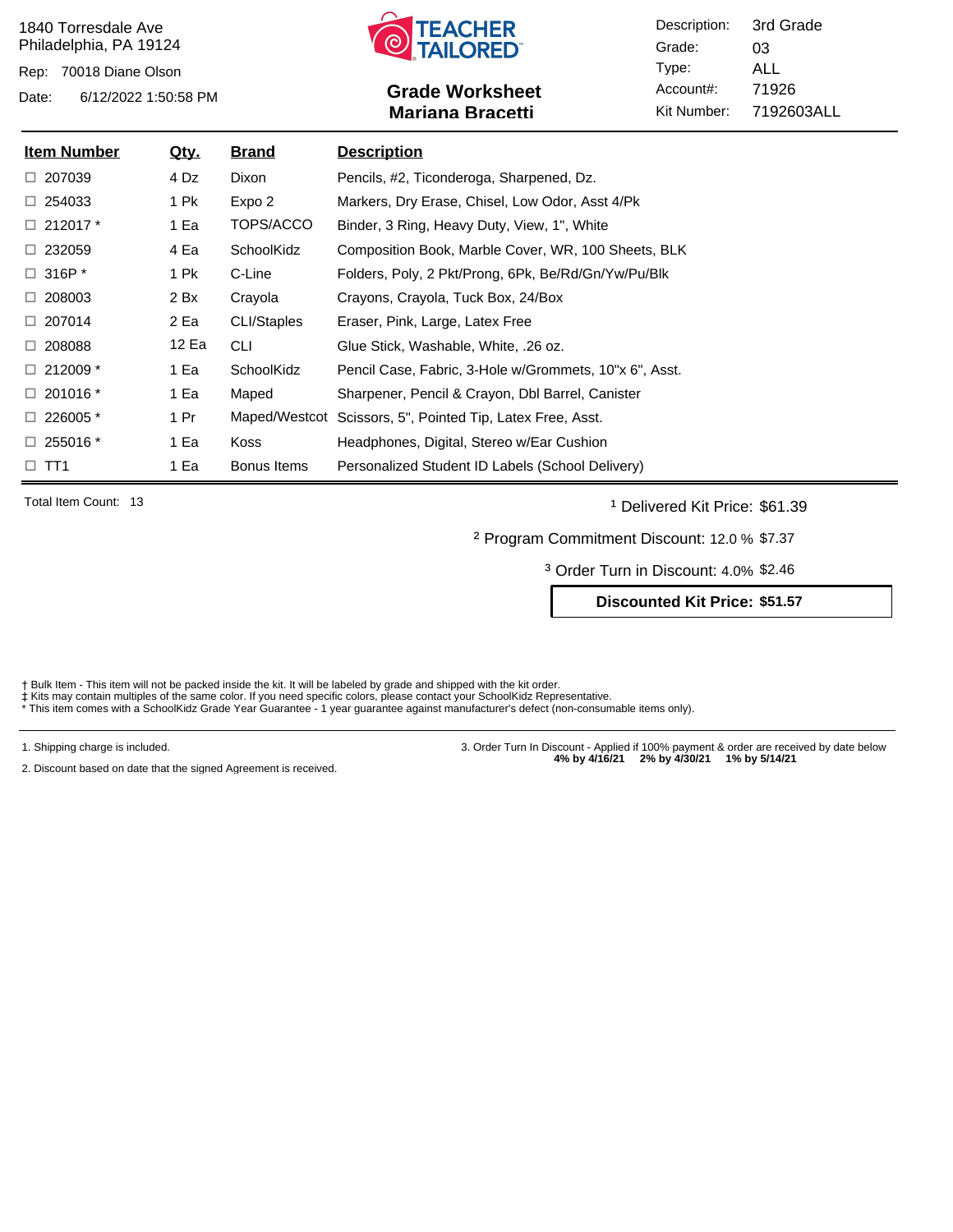Rep: 70018 Diane Olson



# Date: 6/12/2022 1:50:58 PM **Grade Worksheet** Account#: 71926 **Mariana Bracetti**

Description: Grade: Type: Account#: Kit Number: 04 ALL 7192604ALL 4th Grade

| <b>Item Number</b> | <u>Qty.</u> | <u>Brand</u> | <b>Description</b>                                         |
|--------------------|-------------|--------------|------------------------------------------------------------|
| $\Box$ 254033      | 1 Pk        | Expo 2       | Markers, Dry Erase, Chisel, Low Odor, Asst 4/Pk            |
| $\Box$ 332000 $*$  | 1 Ea        | C-Line       | Folder, Take Home, Poly, View, Asst.                       |
| $\Box$ 212017 $*$  | 1 Ea        | TOPS/ACCO    | Binder, 3 Ring, Heavy Duty, View, 1", White                |
| $\Box$ 232059      | 3 Ea        | SchoolKidz   | Composition Book, Marble Cover, WR, 100 Sheets, BLK        |
| $\Box$ 303F $^*$   | 1 Pk        | C-Line       | Folders, Poly, 2 Pocket, 3Pk, Be/Rd/Gn                     |
| $\Box$ 248001 $^*$ | 2 Ea        | MVP/Staples  | Pencil Box, Plastic, 8.25" x 5.25" x 2", Asst.             |
| $\Box$ 208003      | 2 Bx        | Crayola      | Crayons, Crayola, Tuck Box, 24/Box                         |
| $\Box$ 208016      | 2 St        | Crayola      | Markers, Washable, Classic Colors, Wide Tip, 8/Set         |
| $\Box$ 254025      | 2 Pk        | CLI/Staples  | Highlighters, Chisel Tip, Yw/Bl/Gn/Pk/Or/ 5/pk             |
| $\Box$ 207014      | 2 Ea        | CLI/Staples  | Eraser, Pink, Large, Latex Free                            |
| $\Box$ 208088      | 12 Ea       | <b>CLI</b>   | Glue Stick, Washable, White, .26 oz.                       |
| $\Box$ 201016 $^*$ | 1 Ea        | Maped        | Sharpener, Pencil & Crayon, Dbl Barrel, Canister           |
| $\Box$ 207039      | 4 Dz        | Dixon        | Pencils, #2, Ticonderoga, Sharpened, Dz.                   |
| $\Box$ 226005 $*$  | 1 Pr        |              | Maped/Westcot Scissors, 5", Pointed Tip, Latex Free, Asst. |
| $\Box$ 255017      | 1 Ea        | Sentry       | Headphone, "Deep Bass" w/mic, Flat Cord                    |
| $\square$ TT1      | 1 Ea        | Bonus Items  | Personalized Student ID Labels (School Delivery)           |

Total Item Count: 16 **and 1** Delivered Kit Price: \$78.16

² Program Commitment Discount: 12.0 % \$9.38

³ Order Turn in Discount: 4.0% \$3.13

### **Discounted Kit Price: \$65.65**

- † Bulk Item This item will not be packed inside the kit. It will be labeled by grade and shipped with the kit order.<br>‡ Kits may contain multiples of the same color. If you need specific colors, please contact your School
- 

1. Shipping charge is included.

2. Discount based on date that the signed Agreement is received.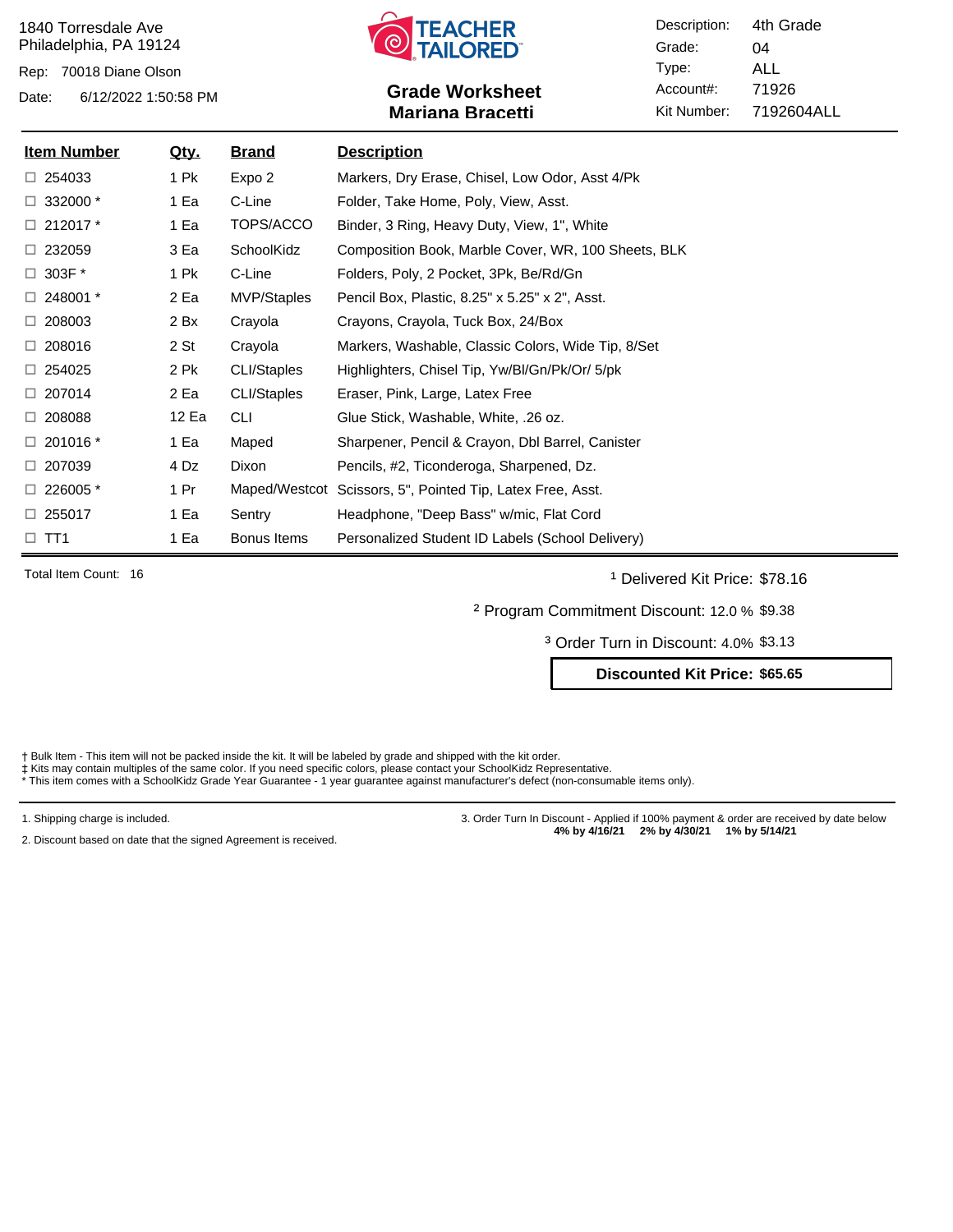Rep: 70018 Diane Olson



# Date: 6/12/2022 1:50:58 PM **Grade Worksheet** Account#: 71926 **Mariana Bracetti**

Description: Grade: Type: Account#: Kit Number: 05 ALL 7192605ALL 5th Grade

| <b>Item Number</b> | <u>Qty.</u> | <u>Brand</u>  | <b>Description</b>                                         |
|--------------------|-------------|---------------|------------------------------------------------------------|
| $\Box$ 232059      | 5 Ea        | SchoolKidz    | Composition Book, Marble Cover, WR, 100 Sheets, BLK        |
| $\Box$ 304F $^*$   | 2 Pk        | C-Line        | Folders, Poly, 2 Pocket, 4Pk, Be/Rd/Gn/Yw                  |
| $\Box$ 248001 $^*$ | 1 Ea        | MVP/Staples   | Pencil Box, Plastic, 8.25" x 5.25" x 2", Asst.             |
| $\Box$ 208003      | 2 Bx        | Crayola       | Crayons, Crayola, Tuck Box, 24/Box                         |
| $\Box$ 254039      | 2 Pk        | CLI/LiquiMark | Markers, Dry Erase, Chisel, Low Odor, Asst. 4/Pk           |
| $\Box$ 254025      | 1 Pk        | CLI/Staples   | Highlighters, Chisel Tip, Yw/Bl/Gn/Pk/Or/ 5/pk             |
| $\Box$ 207014      | 2 Ea        | CLI/Staples   | Eraser, Pink, Large, Latex Free                            |
| $\Box$ 201012      | 1 Pk        | <b>CLI</b>    | Erasers, Pencil Cap, Latex Free, 12/Pk                     |
| $\Box$ 208088      | 6 Ea        | <b>CLI</b>    | Glue Stick, Washable, White, .26 oz.                       |
| $\Box$ 212009 *    | 1 Ea        | SchoolKidz    | Pencil Case, Fabric, 3-Hole w/Grommets, 10"x 6", Asst.     |
| $\Box$ 201016 $^*$ | 2 Ea        | Maped         | Sharpener, Pencil & Crayon, Dbl Barrel, Canister           |
| $\Box$ 207039      | 4 Dz        | Dixon         | Pencils, #2, Ticonderoga, Sharpened, Dz.                   |
| $\Box$ 226005 $*$  | 1 Pr        |               | Maped/Westcot Scissors, 5", Pointed Tip, Latex Free, Asst. |
| $\Box$ 255017      | 1 Ea        | Sentry        | Headphone, "Deep Bass" w/mic, Flat Cord                    |
| $\Box$ TT1         | 1 Ea        | Bonus Items   | Personalized Student ID Labels (School Delivery)           |

Total Item Count: 15 **and Transfer Count: 15** and the United States of Delivered Kit Price: \$64.49

² Program Commitment Discount: 12.0 % \$7.74

³ Order Turn in Discount: 4.0% \$2.58

**Discounted Kit Price: \$54.17**

Bulk Item - This item will not be packed inside the kit. It will be labeled by grade and shipped with the kit order.

‡ Kits may contain multiples of the same color. If you need specific colors, please contact your SchoolKidz Representative.<br>\* This item comes with a SchoolKidz Grade Year Guarantee - 1 year guarantee against manufacturer's

1. Shipping charge is included.

2. Discount based on date that the signed Agreement is received.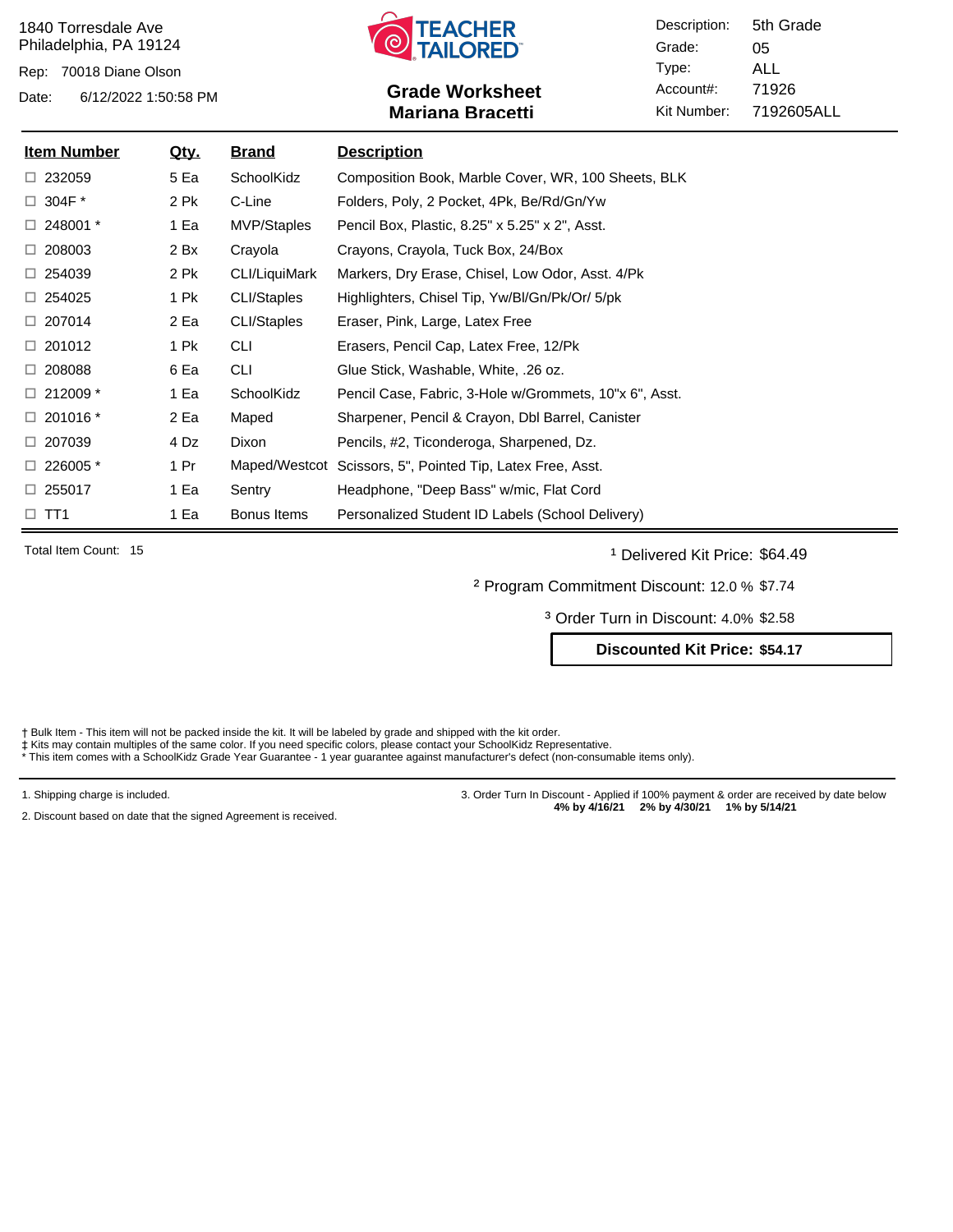Rep: 70018 Diane Olson



# Date: 6/12/2022 1:50:58 PM **Grade Worksheet** Account#: 71926 **Mariana Bracetti**

Description: Grade: Type: Account#: Kit Number: 06 ALL 7192606ALL 6th Grade

| <b>Item Number</b> | <u>Qty.</u> | <u>Brand</u> | <b>Description</b>                                         |
|--------------------|-------------|--------------|------------------------------------------------------------|
| $\Box$ 255002 $^*$ | 1 Ea        | T.I.         | Calculator, TI30XA, Scientific, 54 Func, Battery           |
| $\Box$ 254091      | 1 Ea        | Expo 2       | Marker, Dry Erase, Fine Tip, Low Odor, Black               |
| $\Box$ 228021 $*$  | 1 Ea        | Tops/ACCO    | Binder, 3 Ring, Heavy Duty, View, 3", White                |
| □ 227027           | 1 Pk        | SchoolKidz   | Filler Paper, Wide Rule, 10.5" x 8", 100/Pk                |
| $\Box$ 211001      | 1 St        |              | Avery/Kleer-Fax Dividers, 3 Ring, 5-Tab, 11" x 8.5", Asst. |
| $\Box$ V6110       | 12 Ea       | Sanford/SPLS | Pen, Stick, Medium Point, Blue                             |
| $\Box$ V6111       | 12 Ea       | Sanford/SPLS | Pen, Stick, Medium Point, Black                            |
| $\Box$ 212009 *    | 2 Ea        | SchoolKidz   | Pencil Case, Fabric, 3-Hole w/Grommets, 10"x 6", Asst.     |
| $\Box$ 244004 $^*$ | 1 Ea        | <b>CLI</b>   | Ruler, 12", Plastic, Inch & Cm, Center Holes, Asst.        |
| $\Box$ V6125       | 2 Pk        | Maped        | Pencils, #2, Sharpened, All Wood, Dz.                      |
| $\Box$ 207014      | 2 Ea        | CLI/Staples  | Eraser, Pink, Large, Latex Free                            |
| $\Box$ 208088      | 12 Ea       | <b>CLI</b>   | Glue Stick, Washable, White, .26 oz.                       |
| $\Box$ 201016 $*$  | 1 Ea        | Maped        | Sharpener, Pencil & Crayon, Dbl Barrel, Canister           |
| $\Box$ 254025      | 1 Pk        | CLI/Staples  | Highlighters, Chisel Tip, Yw/BI/Gn/Pk/Or/ 5/pk             |
| $\Box$ 207003      | 1 St        | Prang        | Markers, Washable, Classic Colors, Wide Tip, 8/Set         |
| $\Box$ V6155       | 1 St        | Sargent Art  | Pencils, Colored, 7", Sharpened, 12/Set                    |
| $\Box$ TT1         | 1 Ea        | Bonus Items  | Personalized Student ID Labels (School Delivery)           |

Total Item Count: 17 **and 1** Delivered Kit Price: \$56.93

² Program Commitment Discount: 12.0 % \$6.83

³ Order Turn in Discount: 4.0% \$2.28

**Discounted Kit Price: \$47.82**

Bulk Item - This item will not be packed inside the kit. It will be labeled by grade and shipped with the kit order.

‡ Kits may contain multiples of the same color. If you need specific colors, please contact your SchoolKidz Representative.<br>\* This item comes with a SchoolKidz Grade Year Guarantee - 1 year guarantee against manufacturer's

1. Shipping charge is included.

2. Discount based on date that the signed Agreement is received.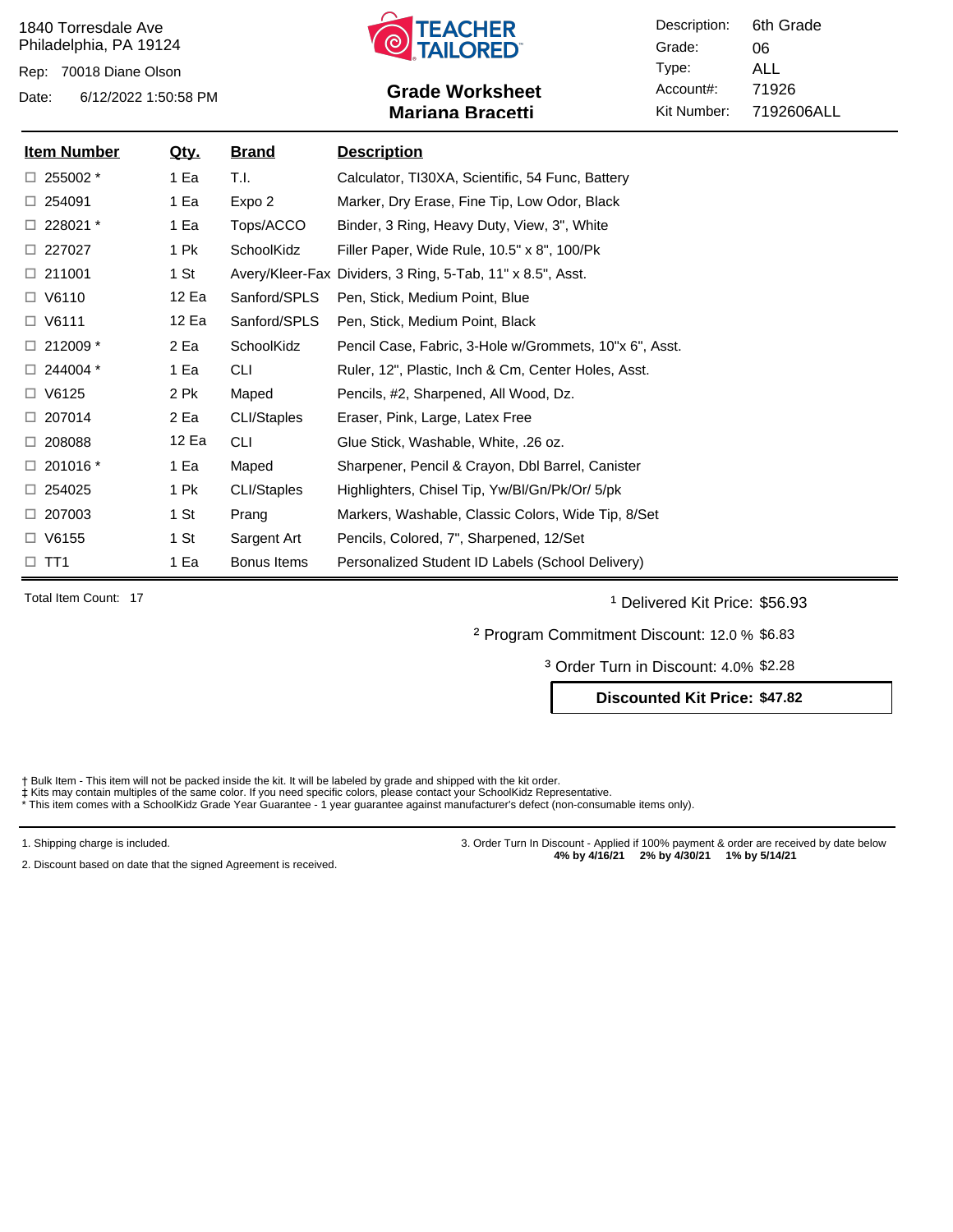Rep: 70018 Diane Olson



# Date: 6/12/2022 1:50:58 PM **Grade Worksheet** Account#: 71926 **Mariana Bracetti**

Description: Grade: Type: Account#: Kit Number: 07 ALL 7192607ALL 7th Grade

| <u>Item Number</u> | <u>Qty.</u> | <u>Brand</u> | <b>Description</b>                                         |
|--------------------|-------------|--------------|------------------------------------------------------------|
| $\Box$ 255016 $^*$ | 1 Ea        | Koss         | Headphones, Digital, Stereo w/Ear Cushion                  |
| $\Box$ 228021 $^*$ | 2 Ea        | Tops/ACCO    | Binder, 3 Ring, Heavy Duty, View, 3", White                |
| $\Box$ 211001      | 1 St        |              | Avery/Kleer-Fax Dividers, 3 Ring, 5-Tab, 11" x 8.5", Asst. |
| $\Box$ 227027      | 2 Pk        | SchoolKidz   | Filler Paper, Wide Rule, 10.5" x 8", 100/Pk                |
| $\Box$ V6110       | 12 Ea       | Sanford/SPLS | Pen, Stick, Medium Point, Blue                             |
| $\Box$ V6111       | 12 Ea       | Sanford/SPLS | Pen, Stick, Medium Point, Black                            |
| $\Box$ 212009 $*$  | 2 Ea        | SchoolKidz   | Pencil Case, Fabric, 3-Hole w/Grommets, 10"x 6", Asst.     |
| $\Box$ V6125       | 1 Pk        | Maped        | Pencils, #2, Sharpened, All Wood, Dz.                      |
| $\Box$ 207014      | 2 Ea        | CLI/Staples  | Eraser, Pink, Large, Latex Free                            |
| $\Box$ 208088      | 12 Ea       | <b>CLI</b>   | Glue Stick, Washable, White, .26 oz.                       |
| $\Box$ 201016 $*$  | 1 Ea        | Maped        | Sharpener, Pencil & Crayon, Dbl Barrel, Canister           |
| $\Box$ 254025      | 1 Pk        | CLI/Staples  | Highlighters, Chisel Tip, Yw/Bl/Gn/Pk/Or/ 5/pk             |
| $\Box$ 207003      | 1 St        | Prang        | Markers, Washable, Classic Colors, Wide Tip, 8/Set         |
| $\Box$ V6155       | 1 St        | Sargent Art  | Pencils, Colored, 7", Sharpened, 12/Set                    |
| $\square$ TT1      | 1 Ea        | Bonus Items  | Personalized Student ID Labels (School Delivery)           |

Total Item Count: 15 **and Transfer Count: 15** and the United States of Delivered Kit Price: \$52.15

² Program Commitment Discount: 12.0 % \$6.26

³ Order Turn in Discount: 4.0% \$2.09

**Discounted Kit Price: \$43.81**

Bulk Item - This item will not be packed inside the kit. It will be labeled by grade and shipped with the kit order.

‡ Kits may contain multiples of the same color. If you need specific colors, please contact your SchoolKidz Representative.<br>\* This item comes with a SchoolKidz Grade Year Guarantee - 1 year guarantee against manufacturer's

1. Shipping charge is included.

2. Discount based on date that the signed Agreement is received.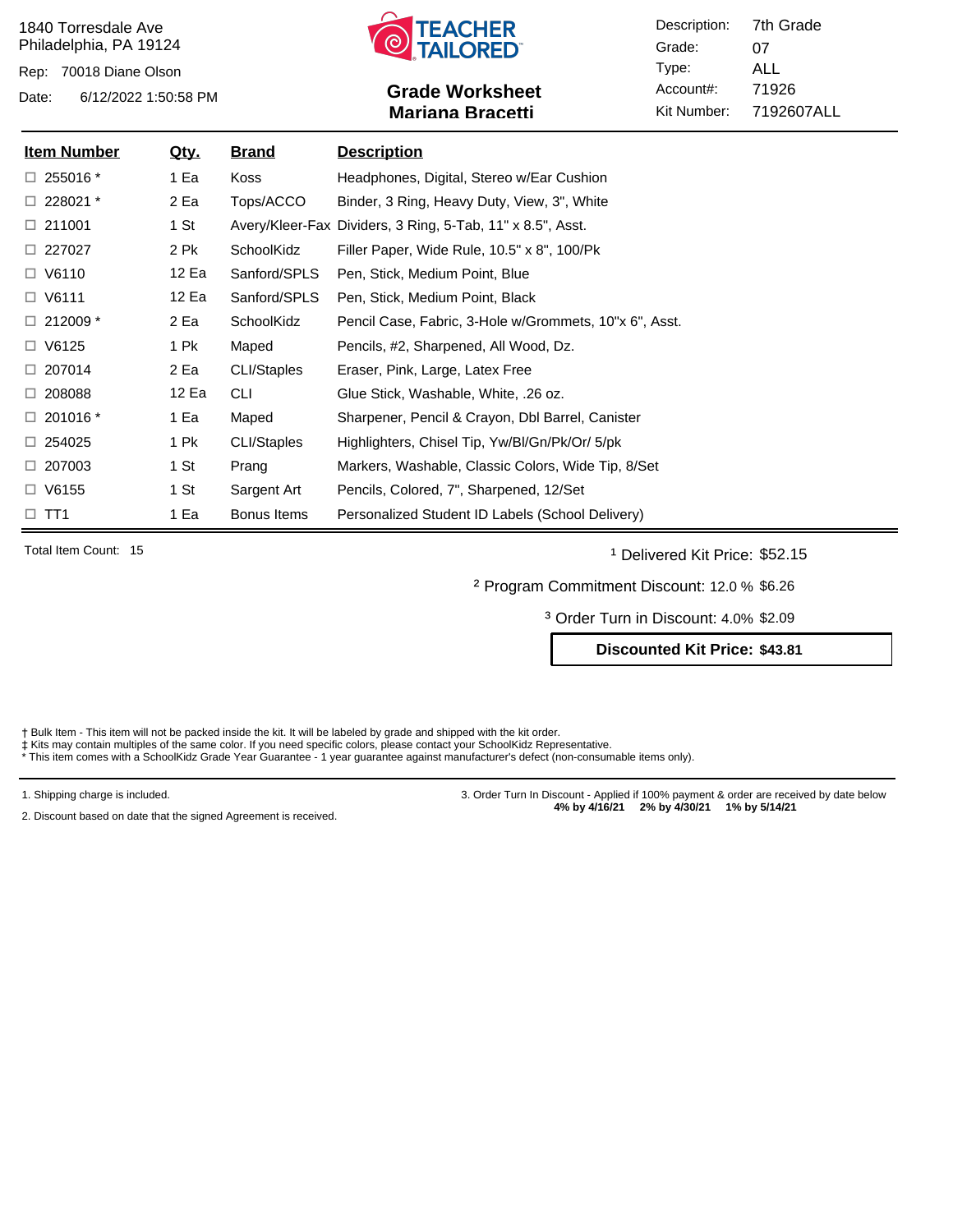Rep: 70018 Diane Olson



# Date: 6/12/2022 1:50:58 PM **Grade Worksheet** Account#: 71926 **Mariana Bracetti**

Description: Grade: Type: Account#: Kit Number: 08 ALL 7192608ALL 8th Grade

| <u>Item Number</u> | <u>Qty.</u> | <b>Brand</b> | <u>Description</u>                                         |
|--------------------|-------------|--------------|------------------------------------------------------------|
| $\Box$ 207039      | 3 Dz        | Dixon        | Pencils, #2, Ticonderoga, Sharpened, Dz.                   |
| $\Box$ 228016 $^*$ | 2 Ea        | Wilson Jones | Binder, 3 Ring, Heavy Duty, View, 2", White                |
| $\Box$ 227027      | 2 Pk        | SchoolKidz   | Filler Paper, Wide Rule, 10.5" x 8", 100/Pk                |
| $\Box$ 211001      | 2 St        |              | Avery/Kleer-Fax Dividers, 3 Ring, 5-Tab, 11" x 8.5", Asst. |
| $\Box$ 207014      | 2 Ea        | CLI/Staples  | Eraser, Pink, Large, Latex Free                            |
| $\Box$ 208088      | 12 Ea       | <b>CLI</b>   | Glue Stick, Washable, White, .26 oz.                       |
| $\Box$ 212009 $*$  | 1 Ea        | SchoolKidz   | Pencil Case, Fabric, 3-Hole w/Grommets, 10"x 6", Asst.     |
| $\Box$ 201016 $^*$ | 1 Ea        | Maped        | Sharpener, Pencil & Crayon, Dbl Barrel, Canister           |
| $\Box$ 254025      | 1 Pk        | CLI/Staples  | Highlighters, Chisel Tip, Yw/Bl/Gn/Pk/Or/ 5/pk             |
| $\Box$ 207003      | 1 St        | Prang        | Markers, Washable, Classic Colors, Wide Tip, 8/Set         |
| $\Box$ V6155       | 1 St        | Sargent Art  | Pencils, Colored, 7", Sharpened, 12/Set                    |
| $\Box$ V6111       | 12 Ea       | Sanford/SPLS | Pen, Stick, Medium Point, Black                            |
| $\Box$ V6110       | 12 Ea       | Sanford/SPLS | Pen, Stick, Medium Point, Blue                             |
| $\Box$ TT1         | 1 Ea        | Bonus Items  | Personalized Student ID Labels (School Delivery)           |

Total Item Count: 14 **and Traveller** 14 and 1 Delivered Kit Price: \$52.24

² Program Commitment Discount: 12.0 % \$6.27

³ Order Turn in Discount: 4.0% \$2.09

**Discounted Kit Price: \$43.88**

† Bulk Item - This item will not be packed inside the kit. It will be labeled by grade and shipped with the kit order.<br>‡ Kits may contain multiples of the same color. If you need specific colors, please contact your School

1. Shipping charge is included.

2. Discount based on date that the signed Agreement is received.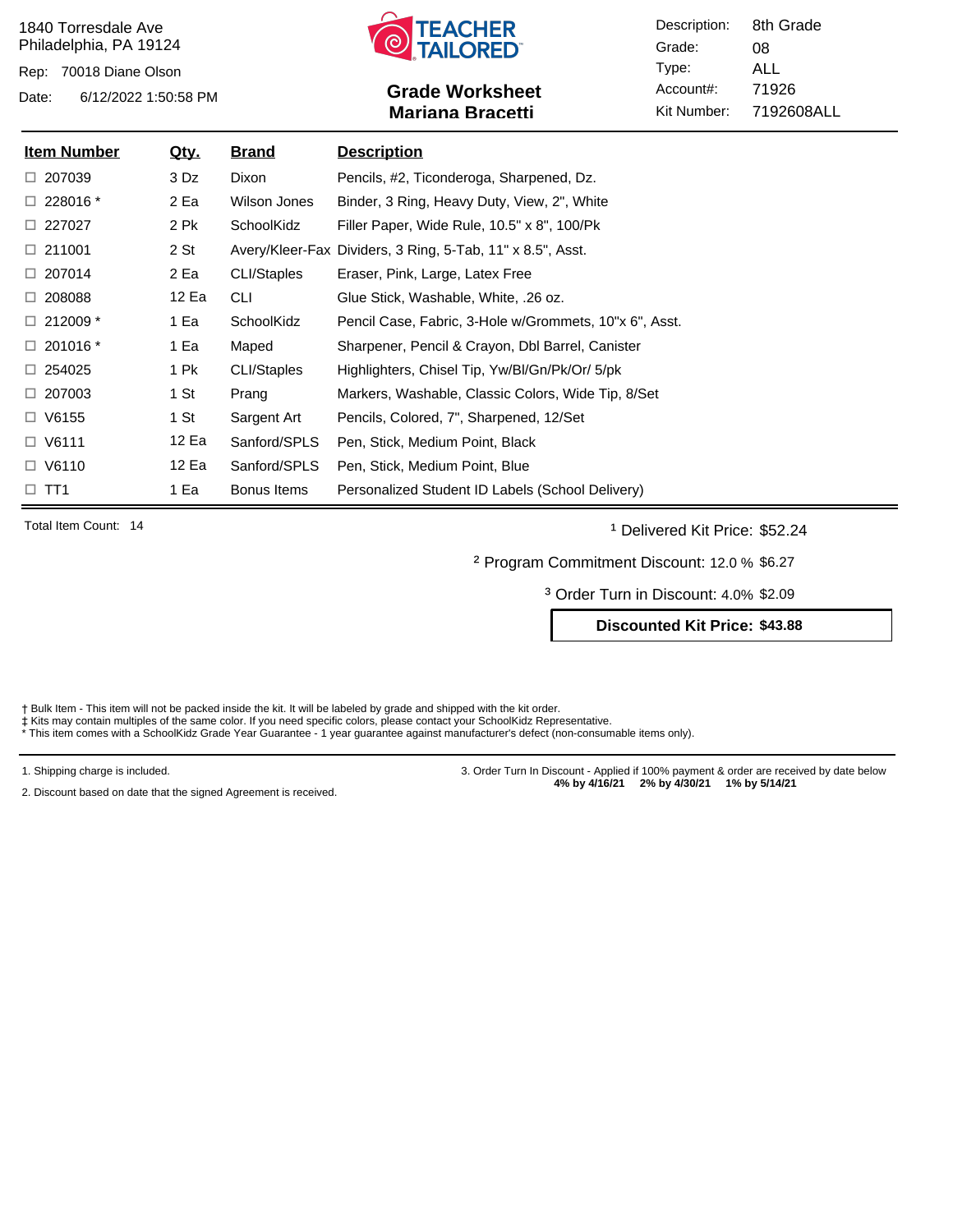Rep: 70018 Diane Olson



# Date: 6/12/2022 1:50:58 PM **Grade Worksheet** Account#: 71926 **Mariana Bracetti**

Description: Grade: Type: Account#: Kit Number: 09 ALL 7192609ALL Kindergarten

| <u>Item Number</u> | <u>Qty.</u> | <u>Brand</u>   | <u>Description</u>                                     |
|--------------------|-------------|----------------|--------------------------------------------------------|
| $\Box$ 248001 $^*$ | 1 Ea        | MVP/Staples    | Pencil Box, Plastic, 8.25" x 5.25" x 2", Asst.         |
| $\Box$ 254027      | 4 Ea        | <b>CLI</b>     | Highlighter, Chisel Tip, Yellow, w/Pkt Clip            |
| $\Box$ 302F $^*$   | 1 Pk        | C-Line         | Folders, Poly, 2 Pocket, 2Pk, Be/Rd                    |
| $\Box$ 207014      | 4 Ea        | CLI/Staples    | Eraser, Pink, Large, Latex Free                        |
| $\Box$ 205002      | 1 Ea        | Elmer's        | Glue, School, Elmer's Washable, 4 oz., White           |
| $\Box$ 210001 $^*$ | 1 Pr        | Fiskars        | Scissors, 'For Kids', 5", Blunt Tip, Latex Free, Asst. |
| $\Box$ 208003      | 4 Bx        | Crayola        | Crayons, Crayola, Tuck Box, 24/Box                     |
| $\Box$ 208088      | 10 Ea       | <b>CLI</b>     | Glue Stick, Washable, White, .26 oz.                   |
| $\Box$ 207039      | 1 Dz        | Dixon          | Pencils, #2, Ticonderoga, Sharpened, Dz.               |
| $\Box$ 208016      | 1 St        | Crayola        | Markers, Washable, Classic Colors, Wide Tip, 8/Set     |
| $\Box$ 254033      | 1 Pk        | Expo 2         | Markers, Dry Erase, Chisel, Low Odor, Asst 4/Pk        |
| $\Box$ 280001      | 1 Bx        | Donovan/Rockli | Wipes, Baby, w/Aloe, Soft Scented, Tub, 80 Ct.         |
| $\Box$ V6152       | 1 Bx        | SchoolKidz     | Storage Bags, Economy Zip, Gallon, 15 Ct.              |
| $\Box$ V6153       | 1 Bx        | SchoolKidz     | Storage Bags, Economy Zip, Sandwich, 50 Ct.            |
| $\Box$ TT1         | 1 Ea        | Bonus Items    | Personalized Student ID Labels (School Delivery)       |

Total Item Count: 15 **and 1** Delivered Kit Price: \$48.75

² Program Commitment Discount: 12.0 % \$5.85

³ Order Turn in Discount: 4.0% \$1.95

**Discounted Kit Price: \$40.95**

Bulk Item - This item will not be packed inside the kit. It will be labeled by grade and shipped with the kit order.

‡ Kits may contain multiples of the same color. If you need specific colors, please contact your SchoolKidz Representative.<br>\* This item comes with a SchoolKidz Grade Year Guarantee - 1 year guarantee against manufacturer's

1. Shipping charge is included.

2. Discount based on date that the signed Agreement is received.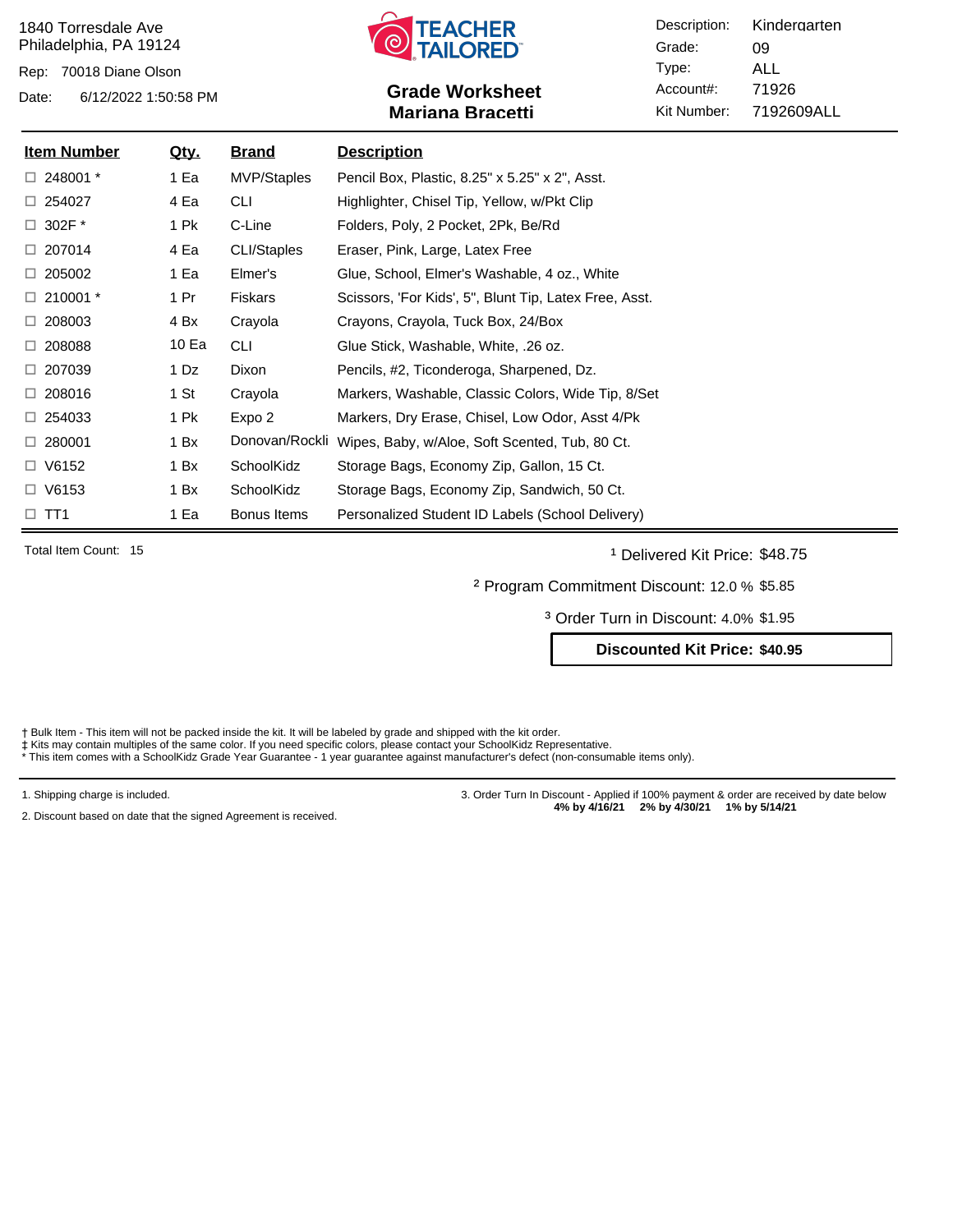| <b>TEACHER<br/>TAILORED</b><br>1840 Torresdale Ave<br>ര<br>Philadelphia, PA 19124<br>70018 Diane Olson<br>Rep:<br>6/12/2022 1:50:58 PM<br>Date: |             |              | <b>Grade Worksheet</b><br><b>Mariana Bracetti</b>       | Description:<br>Grade:<br>Type:<br>Account#:<br>Kit Number: | <b>Optional Bulk</b><br><b>BULK</b><br><b>OPT</b><br>71926<br>71926BULKOPT |                             |
|-------------------------------------------------------------------------------------------------------------------------------------------------|-------------|--------------|---------------------------------------------------------|-------------------------------------------------------------|----------------------------------------------------------------------------|-----------------------------|
| <b>Item Number</b>                                                                                                                              | <u>Qtv.</u> | <b>Brand</b> | <b>Description</b>                                      |                                                             | <b>Item Cost</b><br><u>(ea)</u>                                            | <u>Total</u><br><u>Cost</u> |
| $\Box$ 255002 $*$                                                                                                                               | 1 Ea        | T.I.         | Calculator, TI30XA, Scientific, 54 Func, Battery        |                                                             | 16.86                                                                      | 16.86                       |
| $\Box$ 276015 $*$                                                                                                                               | 1 Ea        | T.I.         | Calculator, TI-84 Plus Graphing, with USB Port, Battery |                                                             | 168.65                                                                     | 168.65                      |
| Total Item Count: 2                                                                                                                             |             |              |                                                         | <sup>1</sup> Delivered Kit Price: \$185.51                  |                                                                            |                             |

² Program Commitment Discount: 12.0 % \$22.26

³ Order Turn in Discount: 4.0% \$7.42

**Discounted Kit Price: \$155.83**

† Bulk Item - This item will not be packed inside the kit. It will be labeled by grade and shipped with the kit order.<br>‡ Kits may contain multiples of the same color. If you need specific colors, please contact your School

1. Shipping charge is included.

2. Discount based on date that the signed Agreement is received.